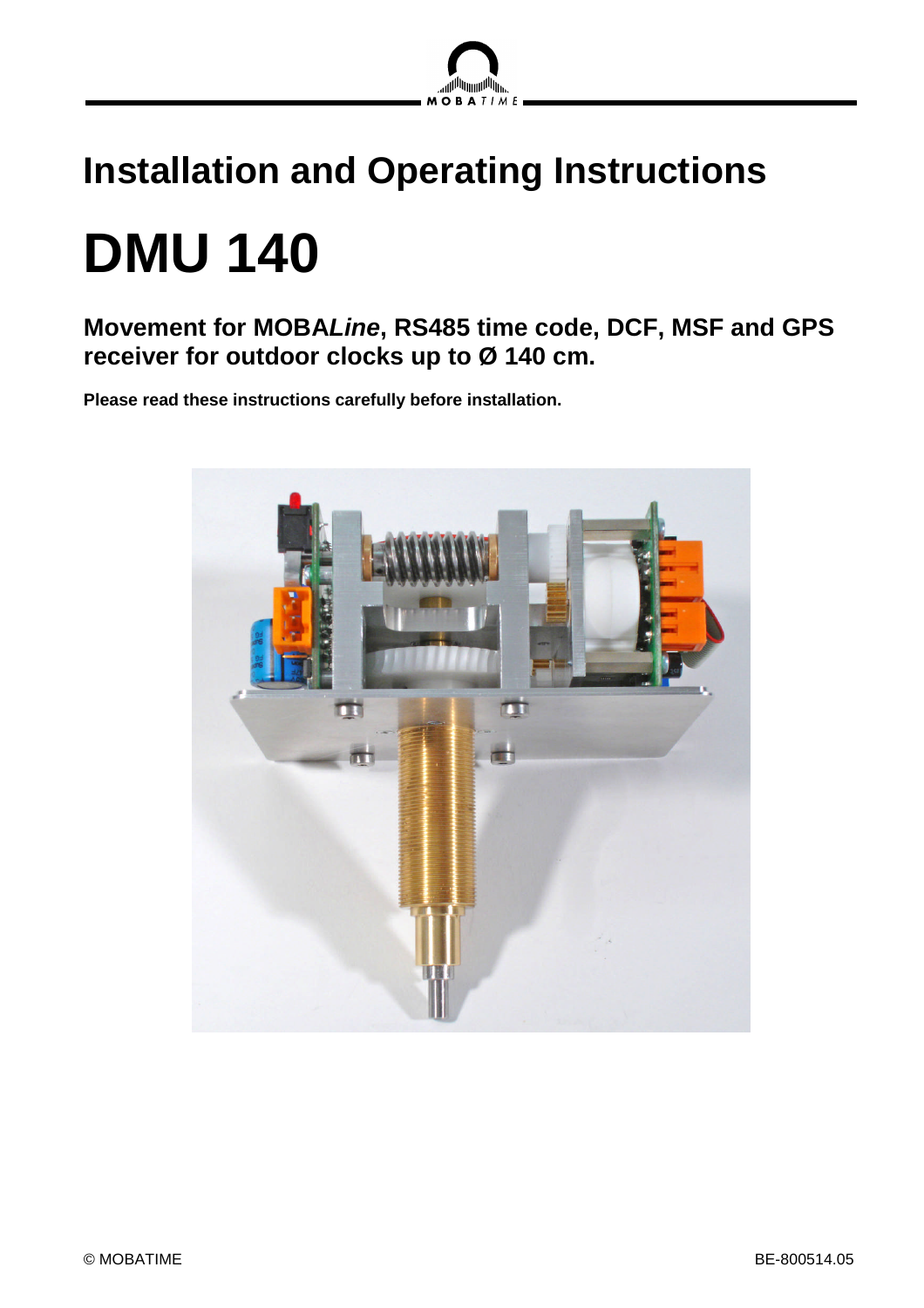#### **Certification of the Producer**

#### **STANDARDS**

The clock movement DMU 140 has been developed and produced in accordance with the EU Standards 89 / 336 / EU

 $\epsilon$ 

#### **References to the Instruction Manual**

- 1. The information in this Instruction Manual can be changed at any time without previous notice.
- 2. This Instruction Manual has been composed with utmost care, in order to explain all details in respect of the operation of the product. Should you, nevertheless, have questions or discover errors in this Manual, please contact us.
- 3. We do not answer for direct or indirect damages, which could occur, when using this Manual.
- 4. Please read the instructions carefully and start the setting-up of the product, only once you have correctly understood all information for the installation and of the operation.
- 5. The installation must only be carried out by skilled staff.
- 6. It is prohibited to reproduce, to store in a computer system or to transfer this publication in a way or another, even part of it. The copyright remains with all the rights with BÜRK MOBATIME GmbH, D-78026 VS-Schwenningen and MOSER-BAER AG – CH 3454 Sumiswald / SWITZERLAND.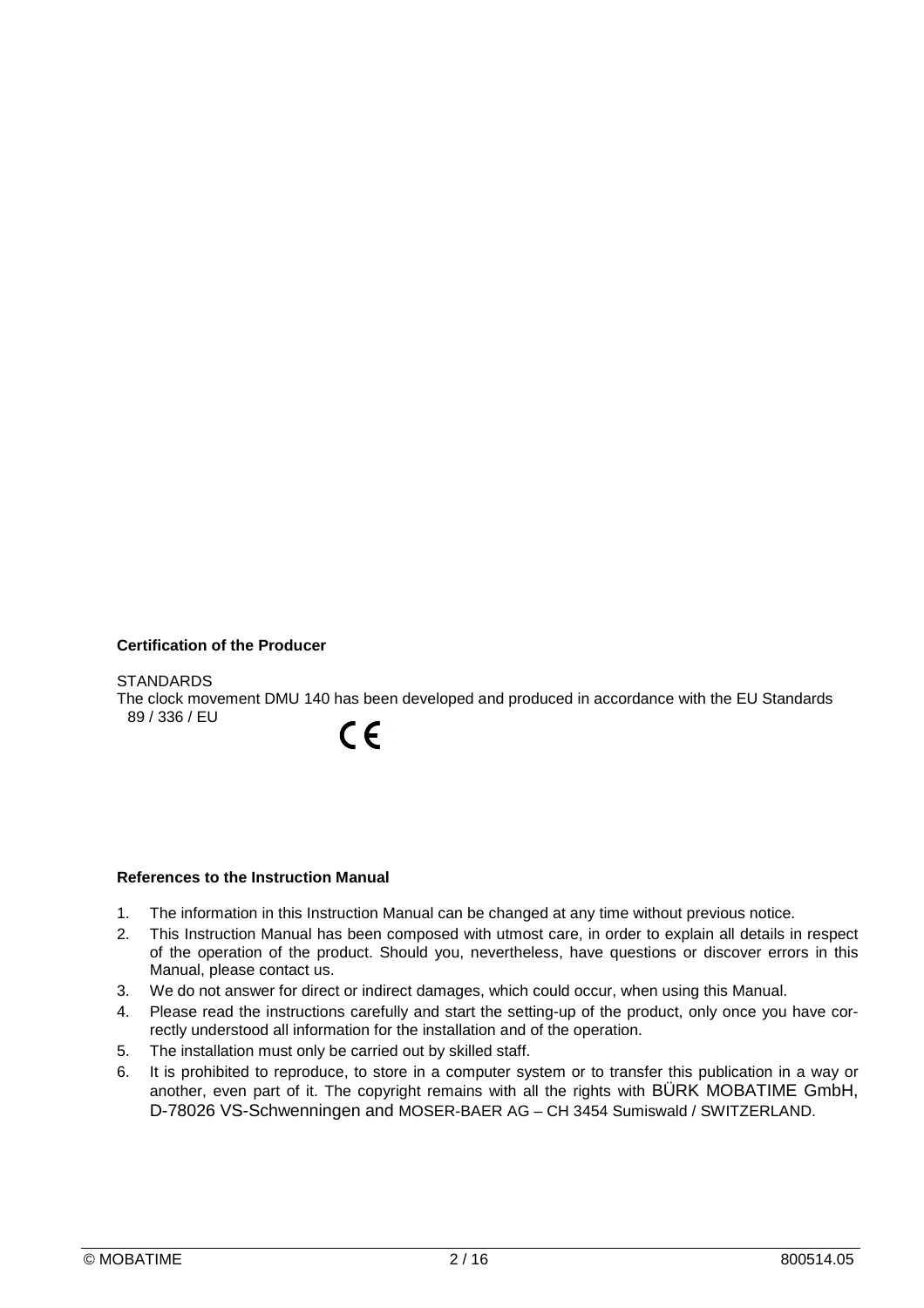## **Contents**

| 1.  |       |  |  |  |  |  |  |
|-----|-------|--|--|--|--|--|--|
| 2.  |       |  |  |  |  |  |  |
|     | 2.1   |  |  |  |  |  |  |
|     | 2.2   |  |  |  |  |  |  |
|     | 2.2.1 |  |  |  |  |  |  |
|     | 2.2.2 |  |  |  |  |  |  |
|     | 2.3   |  |  |  |  |  |  |
|     | 2.4   |  |  |  |  |  |  |
|     | 2.4.1 |  |  |  |  |  |  |
|     | 2.4.2 |  |  |  |  |  |  |
|     | 2.4.3 |  |  |  |  |  |  |
|     | 2.4.4 |  |  |  |  |  |  |
|     | 2.4.5 |  |  |  |  |  |  |
|     | 2.4.6 |  |  |  |  |  |  |
|     | 2.4.7 |  |  |  |  |  |  |
| 3.  |       |  |  |  |  |  |  |
| 4.  |       |  |  |  |  |  |  |
| 5.  |       |  |  |  |  |  |  |
| 5.1 |       |  |  |  |  |  |  |
|     | 5.1.1 |  |  |  |  |  |  |
|     | 5.1.2 |  |  |  |  |  |  |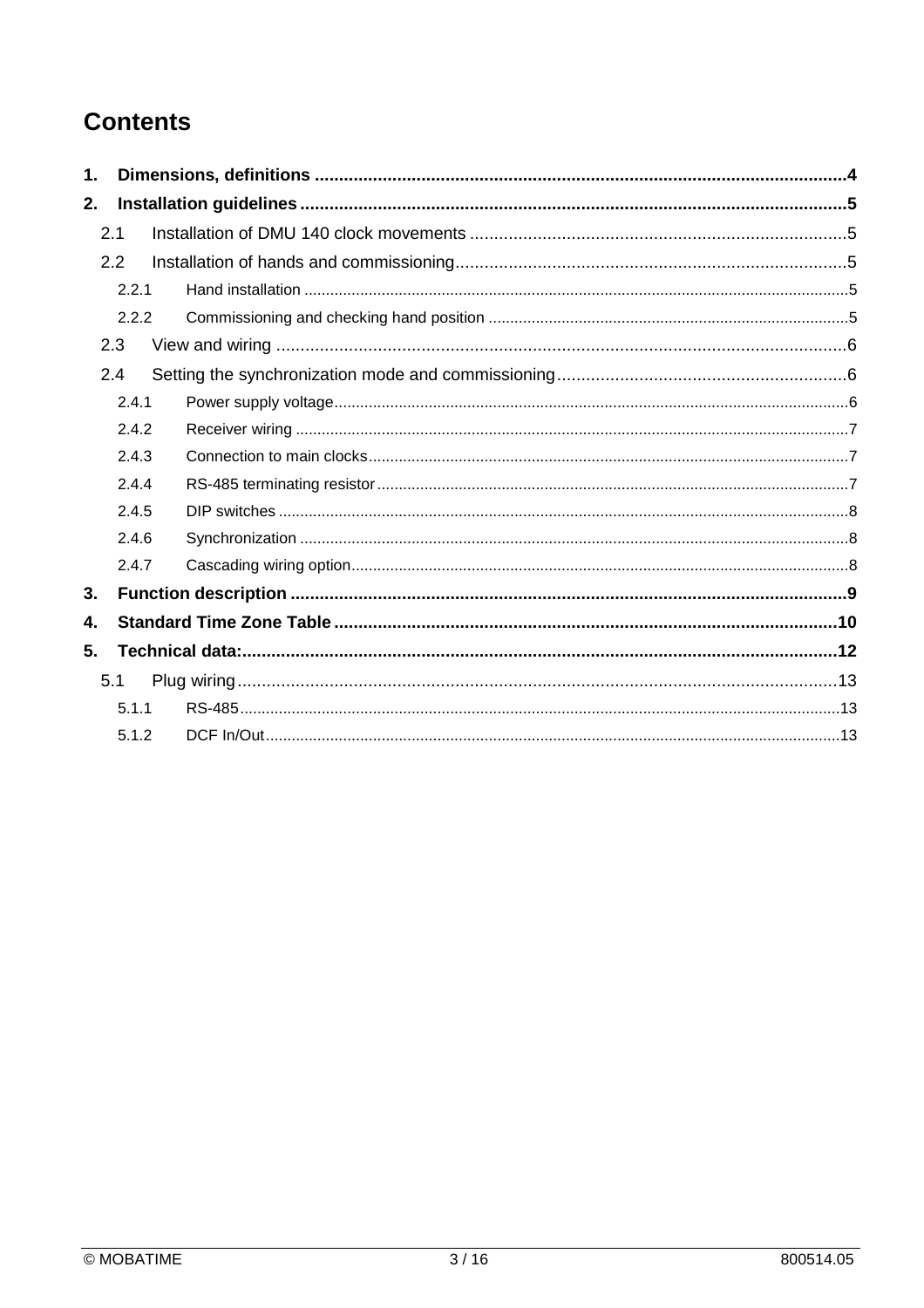## **1. Dimensions, definitions**

**Caution. The DMU 140 is suitable for indoor and outdoor clocks to a max. Ø 140 cm. The hands must be covered by a glass face. The movements cannot be used for a facade clock with unprotected hands.**



**Fig. 1**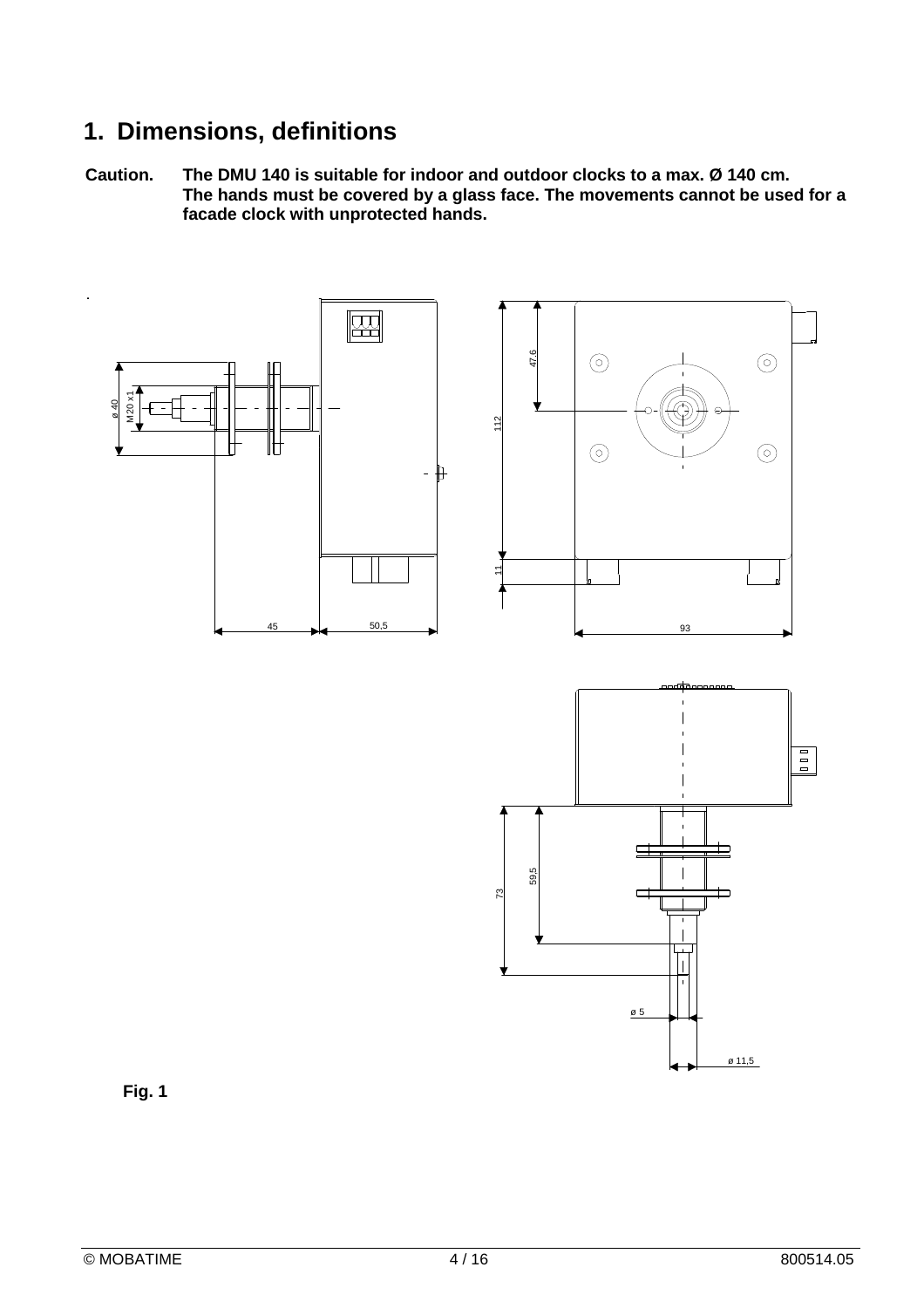## **2. Installation guidelines**

#### **2.1 Installation of DMU 140 clock movements**

The dial must be adequately rugged. The installation drill hole must have a diameter of 20 mm.

The movements must be mounted vertically.

Fig. 2 shows the position of the components.

The washer nut (2) M20 x 1 is to be tightened carefully with a special spanner accessory and torque wrench using a torque of 4.5 Nm +/- 0.2 Nm.

#### **Caution:**

Do not turn the movements any further after the washer nut (2) has been tightened in place.

#### **2.2 Installation of hands and commissioning**

#### **2.2.1 Hand installation**

The hour and minute hand axles are positioned at 12:00 ex works. They must be inserted on the axles and pressed down to the stop (X). They must then be tightened in place without twisting the axles. See Fig. 3.

The 12:00 position must be checked in each movements after installing the hands (chapter 2.2.2)

#### **2.2.2 Commissioning and checking hand position**

- Set DIP switch 1 to ON (12:00 position, Fig. 5)
- Connect MOBA*Line* or DC power. The clock will turn to the 12:00 position.  $\rightarrow$  Are the hands exactly at the 12:00 position?
- If not then carefully loosen, adjust and retighten them (do not twist the axle).  $\rightarrow$  Recheck the 12:00 position (by briefly interrupting the power supply)
- If it's correct, continue with chapter 2.4 Mode Settings



**Fig. 2**

- 1 Clock movements
- 2 Washer nut

3 Rubber washer

4 Clock face



**Fig. 3**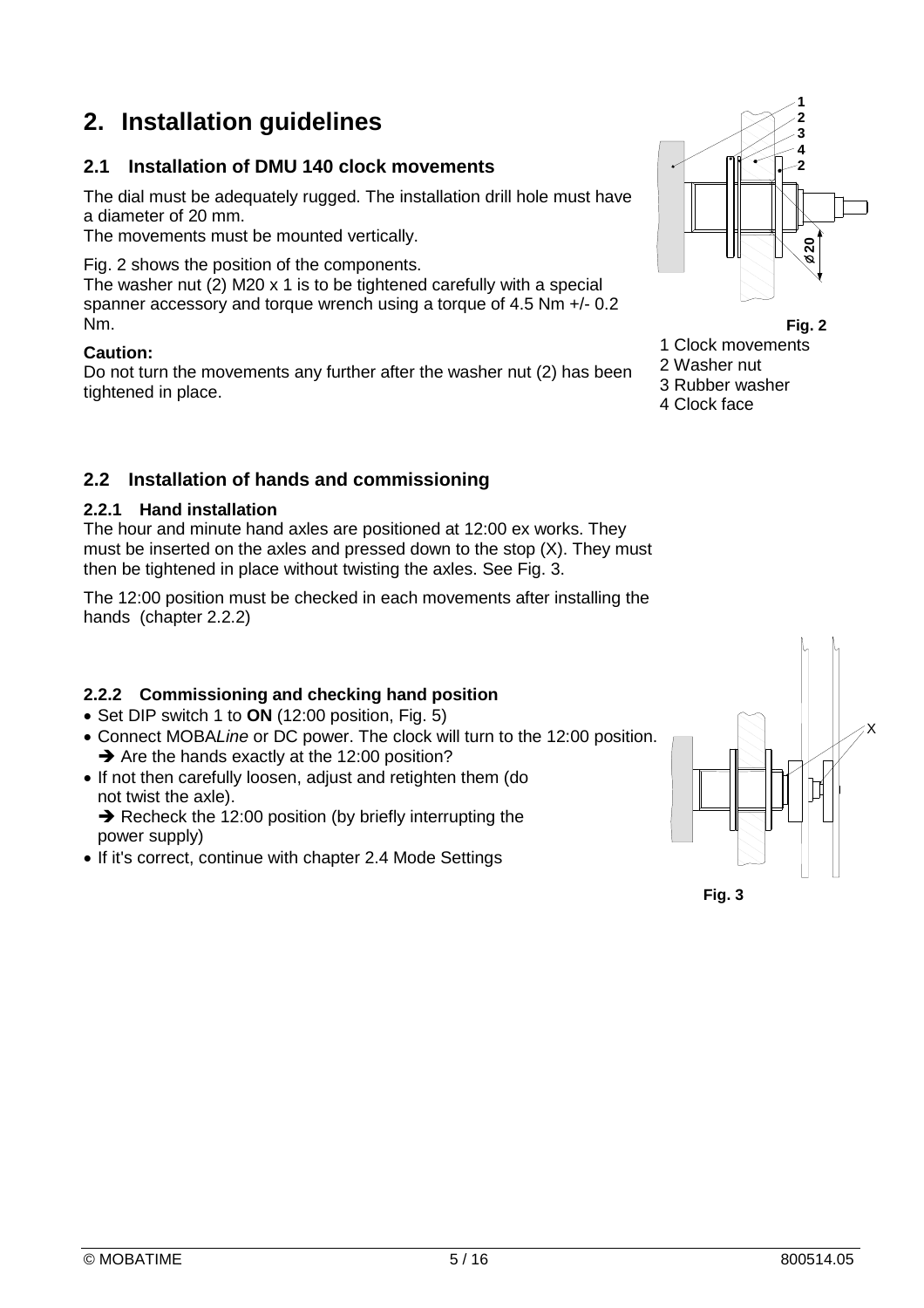#### **2.3 View and wiring**



#### **2.4 Setting the synchronization mode and commissioning**

#### **2.4.1 Power supply voltage**

This is via MOBA*Line* or 10-30 V DC. To ensure DCF/MSF reception is as trouble-free as possible, functional earthing is essential.

Power supply via mains power module External 24 V power supply





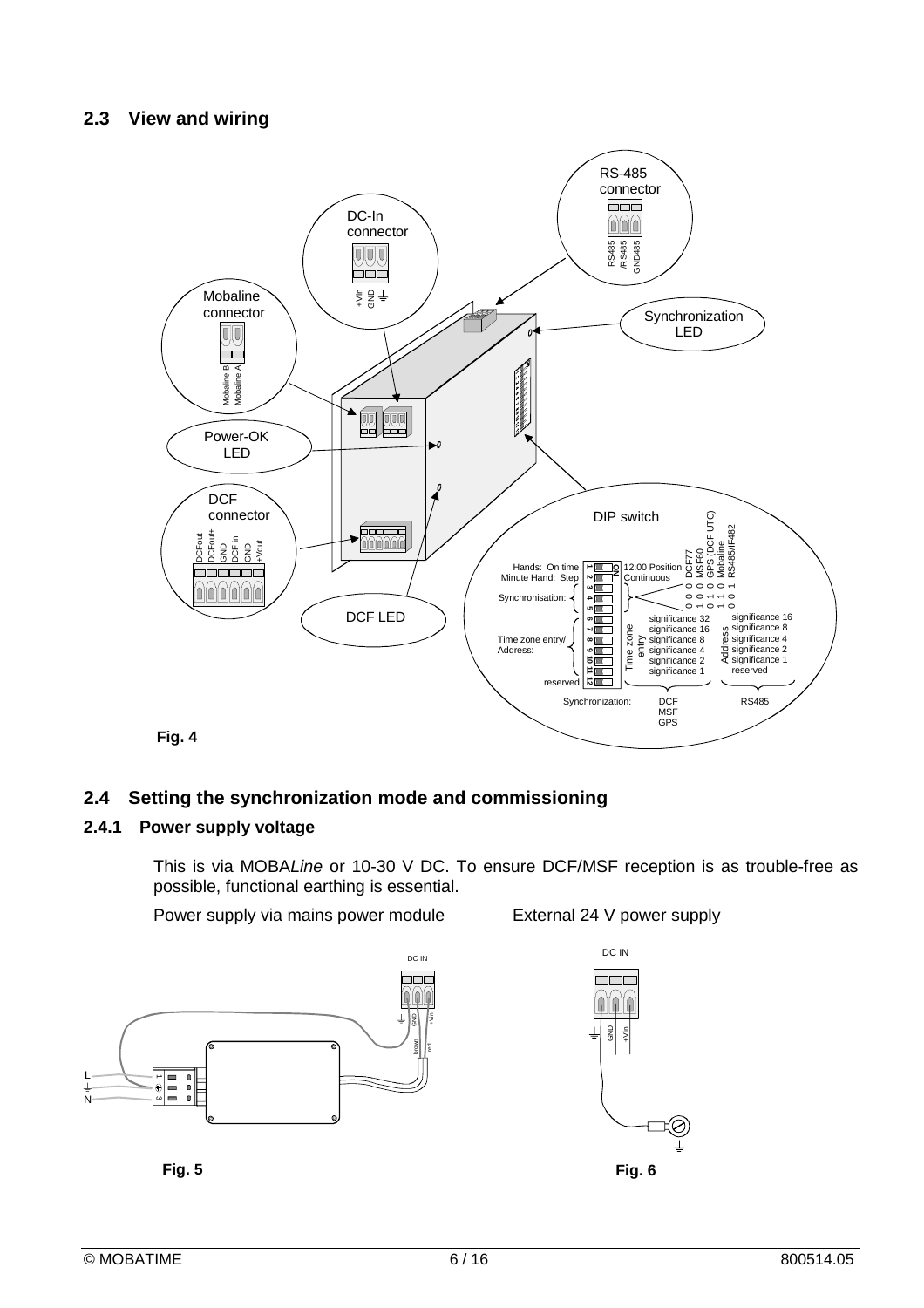#### **2.4.2 Receiver wiring**

- The signal is shown by DCF-LED
- Correct synchronization is shown by the synchronization LED.



#### **2.4.3 Connection to main clocks**

Correct synchronization is shown by the synchronization LED.





#### **2.4.4 RS-485 terminating resistor**

The termination resistor must be activated in clock movements at the end of a RS-485 line. Open the clock movements cover cautiously to do so. The jumper is on the pc-board with DIP switches. Replug the X8 jumpers X8 to activate the terminating resistor.



to earth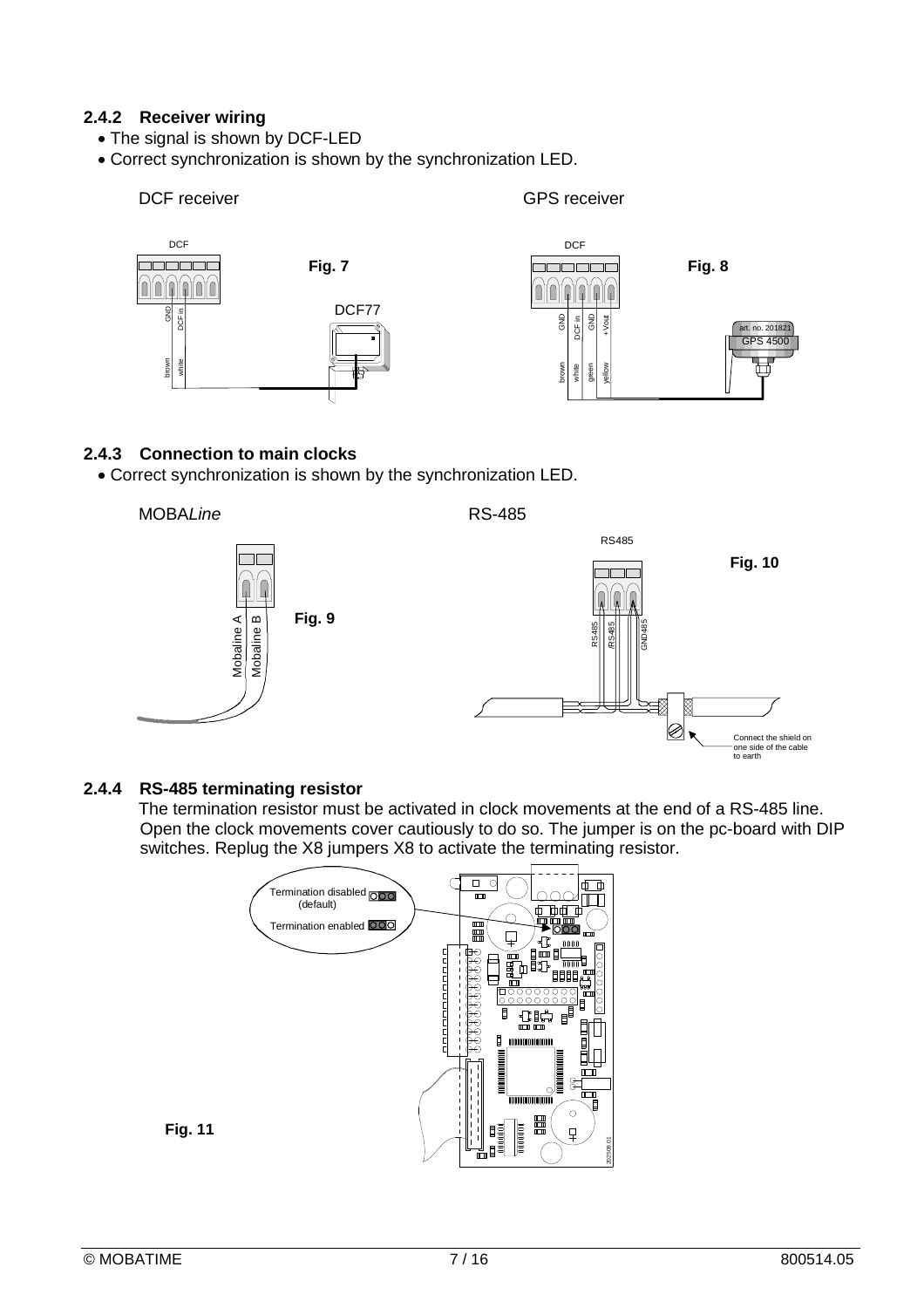

#### **2.4.6 Synchronization**

- Set the DIP switches **3,4,5** as the synchronization mode dictates.
- Set time zone and RS-485 address using the DIP switches **6 -11**. This setting is not needed in some synchronization modes.
- DCF reception is shown by a regularly blinking of the DCF LED.
- Correct synchronization is shown by the Synchronization LED.
- After a brief period (see chapter 5) the clock will start running to current line time.

Example of calculating time zone and address setting:

|                            |  |               | Time zone |                  | Address |           |    |
|----------------------------|--|---------------|-----------|------------------|---------|-----------|----|
| ∾⊩<br>∣دے                  |  | DIP switch 11 | Off       | Value 1          |         |           |    |
| $\blacksquare$             |  | DIP switch 10 | On        | Value 2          | ⌒       | Value 1   |    |
| $\sigma$                   |  | DIP switch 9  | On        | Value 4          |         | Value 2   | 2  |
| ത $\overline{\phantom{a}}$ |  | DIP switch 8  | Off       | Value 8          |         | Value 4   | 0  |
| $\infty$                   |  | DIP switch 7  | On        | Value 16         | 16      | Value 8   | 8  |
| ဖ                          |  | DIP switch 6  | Off       | Value 32         |         | Value 16  |    |
| எ்<br>$\Rightarrow$ $\Box$ |  |               |           | Total            | 22      | Total     | 11 |
| $\vec{v}$                  |  |               |           | $=$ Time zone 22 |         | = Address | 11 |

#### **2.4.7 Cascading wiring option**

The DCF time code can be connected to the next movement via DCF-out. Synchronization in cascaded movements must be set to GPS (DCF UTC).



**Fig. 13**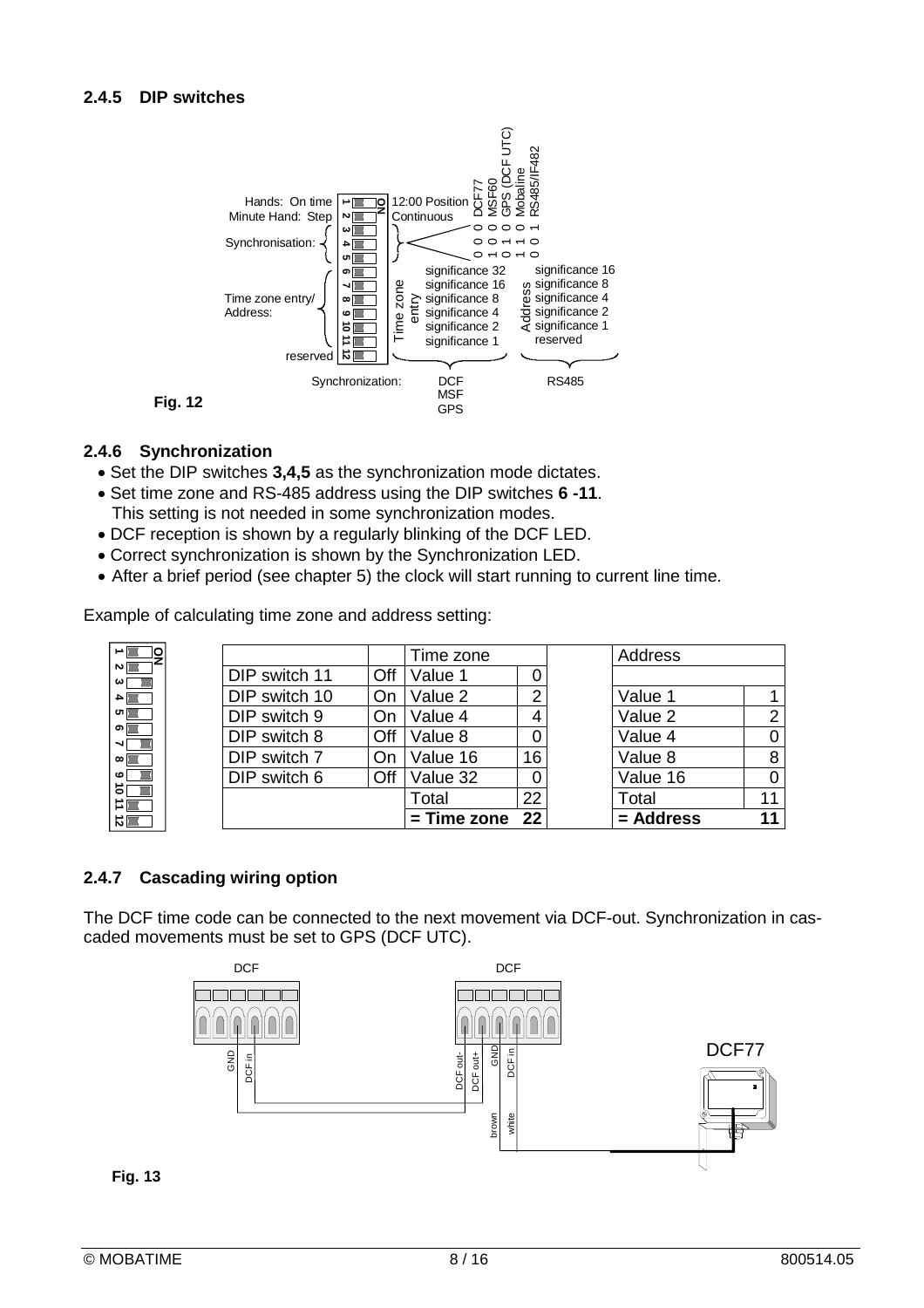## **3. Function description**

Self-setting movement for hour and minute hands. For self-setting clocks indoors and outdoors (under glass covers) with a face diameter of up to 140 cm with or without lighting.

- **MOBA***Line, DCF77, MFS60* time code or controlled by MB-485-protocol via *RS-485 with* automatic time take over.
- Synchronization from a master clock or with DCF, MSF or GPS receiver.
- DC power supply to a GPS receiver.
- Operating mode, synchronization, time zone and RS-485 address selectable by DIP switch.
- Self-setting, 12:00 position monitored by sensors with correction facility.
- Two motors with forwards and backwards capabilities for rapid adjustment.
- Power-saving mode with MOBA*Line -* only one motor in use, with priority given to the minute motor.
- Lack of MOBA*Line* or RS-485 time signal during 24 hours is shown by resetting the hands to 12:00 o'clock position.
- Lack of DCF77 or MSF 60 time signal during 7 days (7 x 24 h) is shown by resetting the hands to 12:00 o'clock position.
- Immediate adjustment to the correct time after power interruptions of up to 10 h based on internal quartz clock (battery-less time keeping).
- DIP switch 2 is used to select the minute hand function mode, continuous or in minute steps. MOBA*Line* ignores this switch. The running mode is selected via the line mode of the master clock, with half-minute steps becoming minute steps.
- Output of a synthetic DCF77 code, when movement is synchronized with DCF77 or MSF 60 (UTC).
- Status LED for power supply, DCF impulses and synchronization.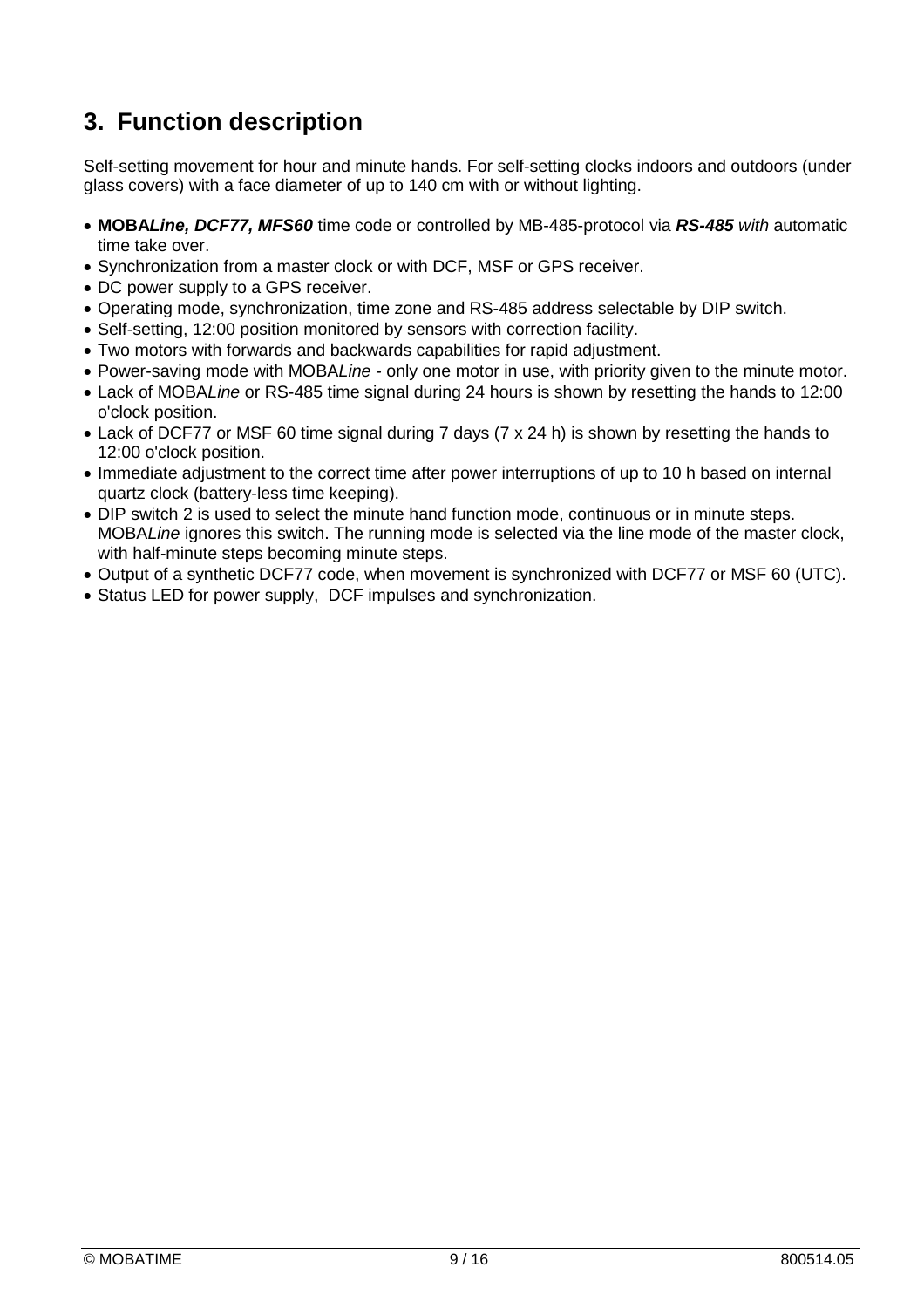## **4. Standard Time Zone Table**

Time zone entries in the standard season table (version 9.0).

| <b>Time</b><br>zone | City / State                                                                                                                                                                                                    | <b>UTC</b><br><b>Offset</b> | <b>DST</b><br>Change | Standard $\rightarrow$ DST       | $DST \rightarrow Standard$        |
|---------------------|-----------------------------------------------------------------------------------------------------------------------------------------------------------------------------------------------------------------|-----------------------------|----------------------|----------------------------------|-----------------------------------|
| 00                  | UTC (GMT),<br>Monrovia, Casablanca                                                                                                                                                                              | $\mathbf 0$                 | No                   |                                  |                                   |
| 01                  | London,<br>Dublin, Edinburgh, Lisbon                                                                                                                                                                            | $\mathbf 0$                 | Yes                  | Last Sun. Mar. (01:00)           | Last Sun. Oct. (02:00)            |
| 02                  | Brussels, Amsterdam,<br>Berlin, Bern, Copenhagen,<br>Madrid, Oslo, Paris,<br>Rome, Stockholm, Vienna,<br>Belgrade, Bratislava, Bu-<br>dapest, Liubliana, Prague,<br>Sarajevo, Sofia, Vilnius,<br>Warsaw, Zagreb | $+1$                        | Yes                  | Last Sun. Mar. (02:00)           | Last Sun. Oct. (03:00)            |
| 03                  | Athens,<br>Istanbul, Minsk, Helsinki,<br>Riga, Tallinn, Kaliningrad                                                                                                                                             | $+2$                        | Yes                  | Last Sun. Mar. (03:00)           | Last Sun. Oct. (04:00)            |
| 04                  | Bucharest, Romania                                                                                                                                                                                              | $+2$                        | Yes                  | Last Sun. Mar. (03:00)           | Last Sun. Oct. (04:00)            |
| 05                  | Cairo, Pretoria, Harare                                                                                                                                                                                         | $+2$                        | <b>No</b>            |                                  |                                   |
| 06                  | <b>Dhaka</b>                                                                                                                                                                                                    | $+6$                        | Yes                  | Wed. 31. Mar. (22:59)<br>(2010)  | Sun. 31. Oct. (23:59) (2010)      |
| 07                  | <b>Tel Aviv</b>                                                                                                                                                                                                 | +2                          | Yes                  | Last Fri. Mar. (02:00)           | $2^{nd}$ Sun. Oct. (02:00) (2010) |
| 08                  | <b>Kuwait City</b>                                                                                                                                                                                              | $+3$                        | No                   |                                  |                                   |
| 09                  | Moscow,<br>St. Petersburg, Volgograd                                                                                                                                                                            | $+3$                        | Yes                  | Last Sun. Mar. (02:00)           | Last Sun. Oct. (03:00)            |
| 10                  | Tehran                                                                                                                                                                                                          | $+3.5$                      | Yes                  | Sun. 21. Mar. (00:00) (2010)     | Tue. 21. Sep. (00:00)<br>(2010)   |
| 11                  | Abu Dhabi,<br>Muscat, Tbilisi                                                                                                                                                                                   | +4                          | No                   |                                  |                                   |
| 12                  | Kabul                                                                                                                                                                                                           | $+4.5$                      | No.                  |                                  |                                   |
| 13                  | Yekaterinburg, Russia                                                                                                                                                                                           | +5                          | Yes                  | Last Sun. Mar. (02:00)           | Last Sun. Oct. (03:00)            |
| 14                  | Tashkent                                                                                                                                                                                                        | $+5$                        | No                   |                                  |                                   |
| 15                  | Mumbai, Calcutta, Ma-<br>dras,<br>New Delhi, Colombo                                                                                                                                                            | $+5.5$                      | No                   |                                  |                                   |
| 16                  | Astana, Thimphu                                                                                                                                                                                                 | +6                          | No                   |                                  |                                   |
| 17                  | Bangkok, Hanoi, Jakarta                                                                                                                                                                                         | $+7$                        | No                   |                                  |                                   |
| 18                  | Beijing,<br>Chongqing, Hong kong,<br>Singapore, Taipei, Urumqi                                                                                                                                                  | $+8$                        | No                   |                                  |                                   |
| 19                  | Tokyo,<br>Osaka, Sapporo, Seoul                                                                                                                                                                                 | $+9$                        | No                   |                                  |                                   |
| 20                  | Yakutsk, Russia                                                                                                                                                                                                 | $+9$                        | Yes                  | Last Sun. Mar. (02:00)           | Last Sun. Oct. (03:00)            |
| 21                  | South Australia: Adelaide                                                                                                                                                                                       | $+9.5$                      | Yes                  | 1 <sup>st</sup> Sun. Oct (02:00) | $1st$ Sun. Apr. (03:00)           |
| 22                  | Northern Territory: Darwin                                                                                                                                                                                      | $+9.5$                      | No                   |                                  |                                   |
| 23                  | Queensland: Brisbane,<br>Guam, Port Moresby                                                                                                                                                                     | $+10$                       | No                   |                                  |                                   |
| 24                  | NSW, Victoria: Sydney,<br>Canberra, Melbourne                                                                                                                                                                   | $+10$                       | Yes                  | $1st$ Sun. Oct. (02.00)          | $1st$ Sun. Apr. (03:00)           |
| 25                  | Tasmania: Hobart                                                                                                                                                                                                | $+10$                       | Yes                  | $1st$ Sun. Oct. (02:00)          | $1st$ Sun. Apr. (03:00)           |
| 26                  | Vladivostok                                                                                                                                                                                                     | $+10$                       | Yes                  | Last Sun. Mar. (02:00)           | Last Sun. Oct. (03:00)            |
| 27                  | Solomon Is.,<br>New Caledonia                                                                                                                                                                                   | +11                         | No                   |                                  |                                   |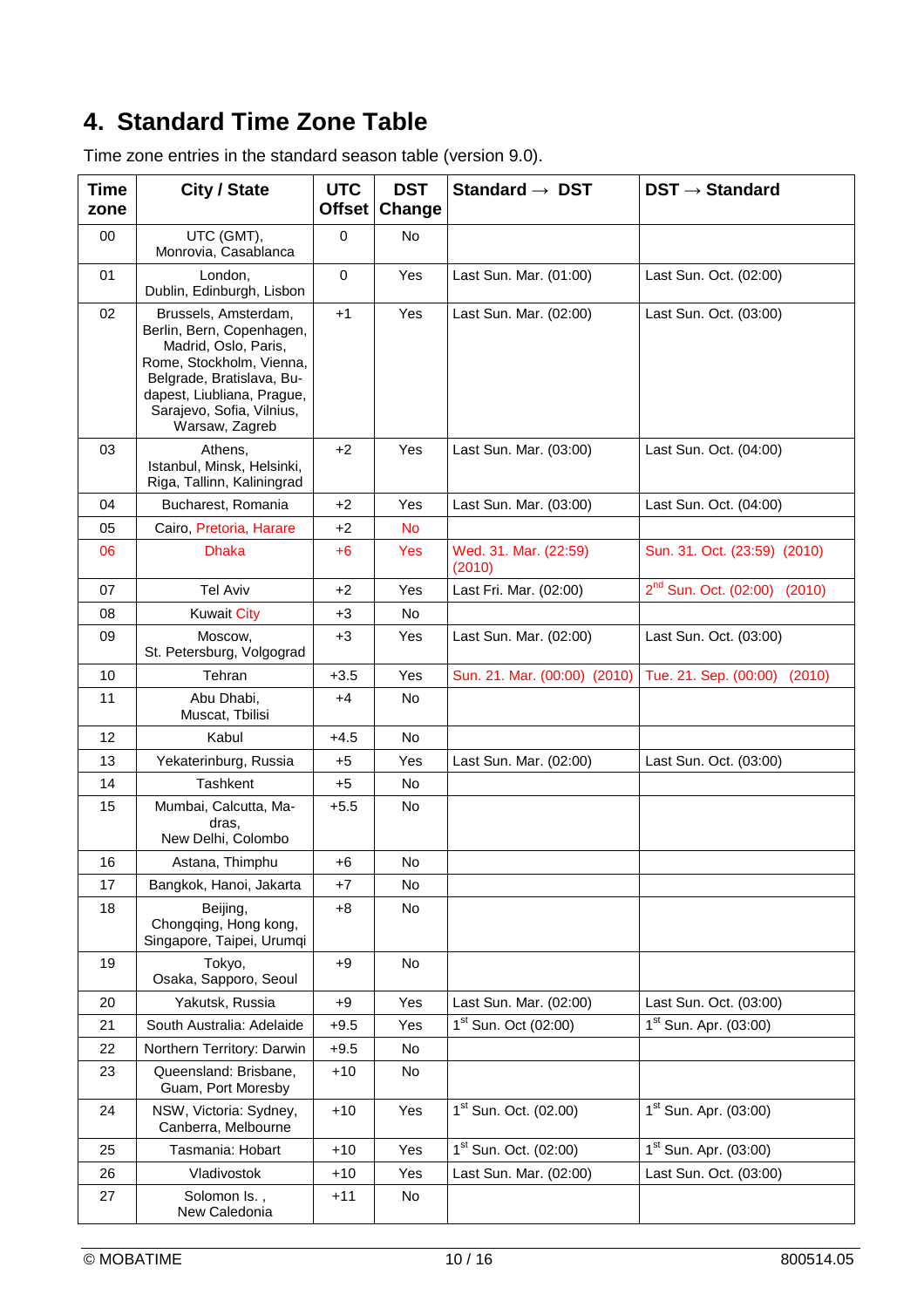| 28 | Auckland, Wellington                    | $+12$  | Yes       | Last Sun. Sep. (02:00)            | 1 <sup>st</sup> Sun. Apr. (03:00)        |
|----|-----------------------------------------|--------|-----------|-----------------------------------|------------------------------------------|
| 29 | Marshall Is.                            | $+12$  | No.       |                                   |                                          |
| 30 | Azores                                  | $-1$   | Yes       | Last Sun. Mar. (00:00)            | Last Sun. Oct. (01:00)                   |
| 31 | Middle Atlantic                         | $-2$   | <b>No</b> |                                   |                                          |
| 32 | <b>Brasilia</b>                         | -3     | Yes       | $3^{rd}$ Sun. Oct. (00:00)        | 3 <sup>rd</sup> Sun. Feb. (00:00) (2010) |
| 33 | <b>Buenos Aires</b>                     | $-3$   | <b>No</b> |                                   |                                          |
| 34 | Newfoundland, Labrador                  | $-3.5$ | Yes       | $2^{nd}$ Sun. Mar. (00:01)        | 1 <sup>st</sup> Sun. Nov. (00:01)        |
| 35 | Atlantic Time (Canada)                  | $-4$   | Yes       | 2 <sup>nd</sup> Sun. Mar. (02:00) | 1 <sup>st</sup> Sun. Nov. (02:00)        |
| 36 | La Paz                                  | -4     | No.       |                                   |                                          |
| 37 | Bogota, Lima, Quito                     | -5     | No        |                                   |                                          |
| 38 | New York, Eastern Time<br>(US & Canada) | $-5$   | Yes       | $2^{nd}$ Sun. Mar. (02:00)        | 1 <sup>st</sup> Sun. Nov. (02:00)        |
| 39 | Chicago, Central Time<br>(US & Canada)  | -6     | Yes       | $2^{nd}$ Sun. Mar. (02:00)        | 1 <sup>st</sup> Sun. Nov. (02:00)        |
| 40 | Tegucigalpa, Honduras                   | -6     | <b>No</b> |                                   |                                          |
| 41 | Phoenix, Arizona                        | $-7$   | No.       |                                   |                                          |
| 42 | Denver, Mountain Time                   | $-7$   | Yes       | $2^{nd}$ Sun. Mar. (02:00)        | 1 <sup>st</sup> Sun. Nov. (02:00)        |
| 43 | Los Angeles, Pacific Time               | -8     | Yes       | $2^{nd}$ Sun. Mar. (02:00)        | $1st$ Sun. Nov. (02:00)                  |
| 44 | Anchorage, Alaska (US)                  | $-9$   | Yes       | $2^{nd}$ Sun. Mar. (02:00)        | 1 <sup>st</sup> Sun. Nov. (02:00)        |
| 45 | Honolulu, Hawaii (US)                   | $-10$  | No.       |                                   |                                          |
| 46 | Midway Islands (US)                     | $-11$  | No        |                                   |                                          |
| 47 | Mexico City, Mexico                     | -6     | Yes       | $1st$ Sun. Apr. (02:00)           | Last Sun. Oct. (02:00)                   |
| 48 | Samara, Russia                          | $+4$   | Yes       | Last Sun. Mar. (02:00)            | Last Sun. Oct. (03:00)                   |
| 49 | Novosibirsk, Russia                     | $+6$   | Yes       | Last Sun. Mar. (02:00)            | Last Sun. Oct. (03:00)                   |
| 50 | Krasnoyarsk, Russia                     | $+7$   | Yes       | Last Sun. Mar. (02:00)            | Last Sun. Oct. (03:00)                   |
| 51 | Irkutsk, Russia                         | $+8$   | Yes       | Last Sun. Mar. (02:00)            | Last Sun. Oct. (03:00)                   |
| 52 | Magadan, Russia                         | $+11$  | Yes       | Last Sun. Mar. (02:00)            | Last Sun. Oct. (03:00)                   |
| 53 | Anadyr, Russia                          | $+12$  | Yes       | Last Sun. Mar. (02:00)            | Last Sun. Oct. (03:00)                   |
| 54 | Ittoqqortoormiit,<br>Greenland          | $-1$   | Yes       | Last Sun. Mar. (00:00)            | Last Sun. Oct. (01:00)                   |
| 55 | Nuuk, Greenland                         | $-3$   | Yes       | Last Sat. Mar. (22:00)            | Last Sat. Oct. (23:00)                   |
| 56 | Qaanaaq, Greenland                      | -4     | Yes       | $2^{nd}$ Sun. Mar. (02:00)        | 1 <sup>st</sup> Sun. Nov. (02:00)        |
| 57 | Western Australia: Perth                | $+8$   | No        |                                   |                                          |
| 58 | Caracas                                 | $-4.5$ | No        |                                   |                                          |
| 59 | CET standard time                       | $+1$   | No.       |                                   |                                          |
| 60 | Santiago, Chile                         | $-4$   | Yes       | $2^{nd}$ Sun. Oct. (00:00)        | $2^{nd}$ Sun. Mar. (00:00)               |
| 61 | Chile, Easter Island                    | -6     | Yes       | $2^{nd}$ Sat. Oct. (22:00)        | $2^{nd}$ Sat. Mar. (22:00)               |
| 62 | <b>Baku</b>                             | $+4$   | Yes       | Last Sun. Mar. (04:00)            | Last Sun. Oct. (05:00)                   |
| 63 | Islamabad, Karachi,<br>Pakistan         | $+5$   | <b>No</b> | Thu. 15. Apr. (00:00) (2010)      | Sun. 31. Oct. (00:00) (2010)             |
| 64 | Apia, Samoa                             | $-11$  | Yes       | Last Sun. Sep. (00:00)            | First Sun. Apr. (00:00) (2011)           |

*Legend:*<br>UTC:<br>DST:

Universal Time Coordinate, equivalent to GMT DST:<br>
Daylight Saving Time<br>
DST Change:<br>
Daylight Saving Time<br>
Daylight Saving Time DST Change: Daylight Saving Time changeover<br>
Standard  $\rightarrow$  DST: Time change from Standard time ( Time change from Standard time (Winter time) to Summer time  $\text{DST} \rightarrow \text{Standard:}$  Time change from Summer time to Standard time (Winter time)

#### *Example:*

 $2<sup>nd</sup>$  last Sun. Mar. (02:00)

!<br>!

Switch over on the penultimate Sunday in March at 02.00 hours local time.

Attention: As usual, the time table is adapted each year. You can download the newest time table from our homepage:<br>www.mobatime.com > Downloads > Moba-Software > Time Zone Table. *www.mobatime.com* → If the delivered device contains a newer version as showed in this manual, it's recommended to check the time zone entries.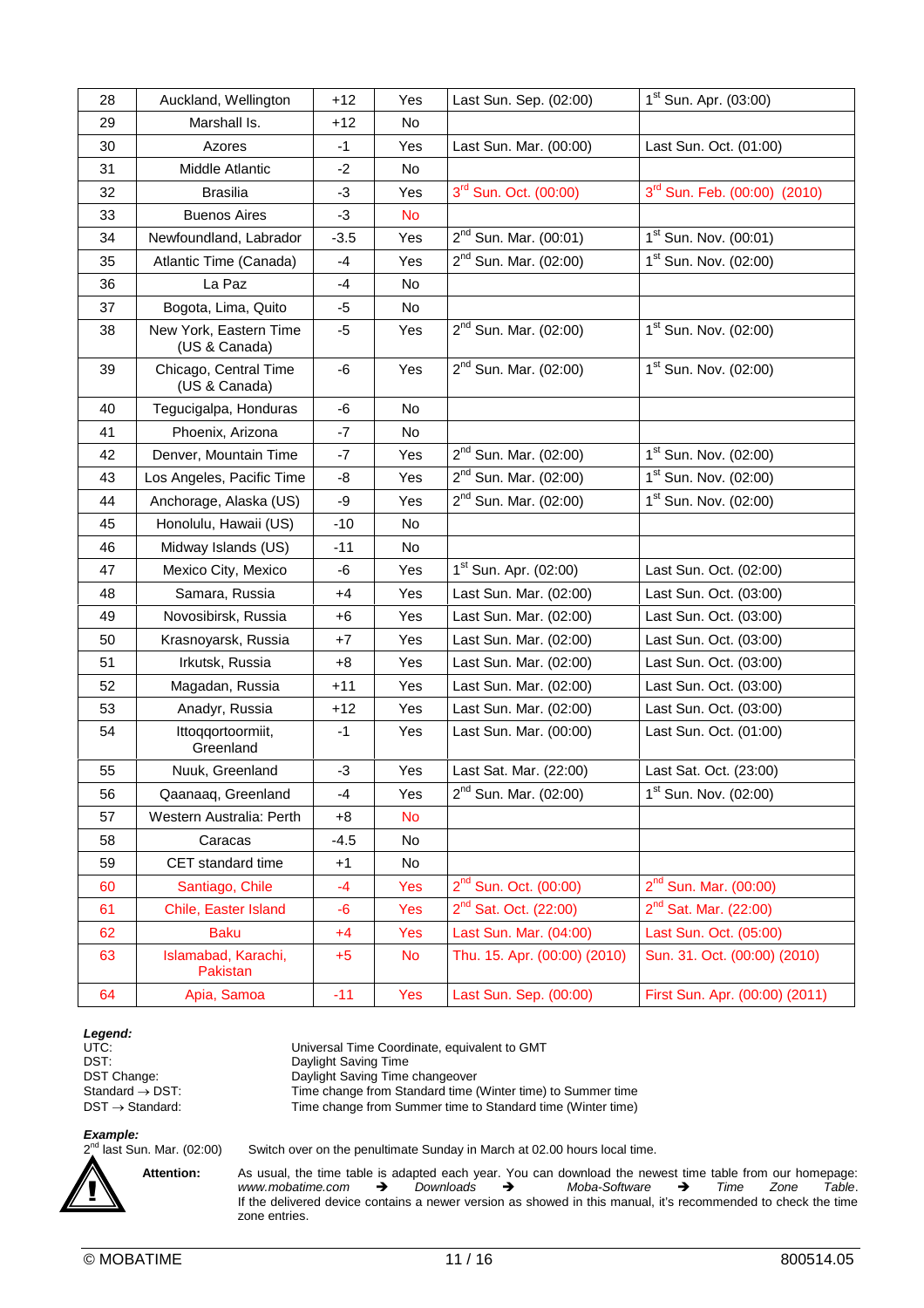## **5. Technical data:**

|                                                                                                                                                                                    | <b>DMU 140</b>                                                                                                                                                             |  |  |
|------------------------------------------------------------------------------------------------------------------------------------------------------------------------------------|----------------------------------------------------------------------------------------------------------------------------------------------------------------------------|--|--|
| Synchronization                                                                                                                                                                    | MOBALine, GPS, DCF, MSF, RS 485                                                                                                                                            |  |  |
| Adjustment times<br>Running time to start position<br>MOBALine time to read in<br>DCF or MSF reading in time<br>Readjustment time<br>Adjustment time from Summer to Winter<br>Time | Max. 3 minutes<br>Max. 3 minutes<br>Max. 6 minutes<br>Max. 3 minutes<br>Max. 0.5 minutes                                                                                   |  |  |
| Minute hand operating mode                                                                                                                                                         | Continuous or 1 step every 60 s<br>Configurable in MOBALine using line mode - in other synchro-<br>nization modes using DIP switch 2                                       |  |  |
| Hour hand operating mode                                                                                                                                                           | 1 step every 60 s                                                                                                                                                          |  |  |
| Power supply: DC on DC In<br>or Mobaline                                                                                                                                           | 10 - 30 V DC                                                                                                                                                               |  |  |
| Power consumption at 24 VDC                                                                                                                                                        | < 1.5 V A (< 60 mA)                                                                                                                                                        |  |  |
| Power consumption from MOBALine                                                                                                                                                    | max. 80mA                                                                                                                                                                  |  |  |
| DCF input                                                                                                                                                                          | Current source max, 32 mA                                                                                                                                                  |  |  |
| DCF output, UTC output is only active with<br>DCF, MSF and GPS synchronization                                                                                                     | Optocoupler output protected against incorrect poling<br>Max. 35 mA voltage drop approximately 2 V @ 20 mA                                                                 |  |  |
| DC Out: DC power for GPS receiver                                                                                                                                                  | 10 - 30 V depending on supply voltage<br>Max. 200 mA protected by Multifuse                                                                                                |  |  |
| Running reserve in case of power loss                                                                                                                                              | None                                                                                                                                                                       |  |  |
| Time keeping based on internal quartz clock                                                                                                                                        | >10 h                                                                                                                                                                      |  |  |
| Number of motors                                                                                                                                                                   | $2$ (hrs. /mins.)                                                                                                                                                          |  |  |
| Dial diameter                                                                                                                                                                      | 80 - 140 cm                                                                                                                                                                |  |  |
| Max. dial thickness                                                                                                                                                                | 33 mm                                                                                                                                                                      |  |  |
| Hands definition<br>hour<br>minute                                                                                                                                                 | Length $\leq 400$ mm (from centre)<br>Weight $\leq 400$ g, unbalance $\leq 100$ mNm<br>Length $\leq 600$ mm (from centre)<br>Weight $\leq 500$ g, unbalance $\leq 100$ mNm |  |  |
| Temperature range                                                                                                                                                                  | $-30+70°C$                                                                                                                                                                 |  |  |
| Weight                                                                                                                                                                             | 680 g                                                                                                                                                                      |  |  |
| Tests and standards                                                                                                                                                                | EN 50121-4, EN 61000-6-3, protection class II                                                                                                                              |  |  |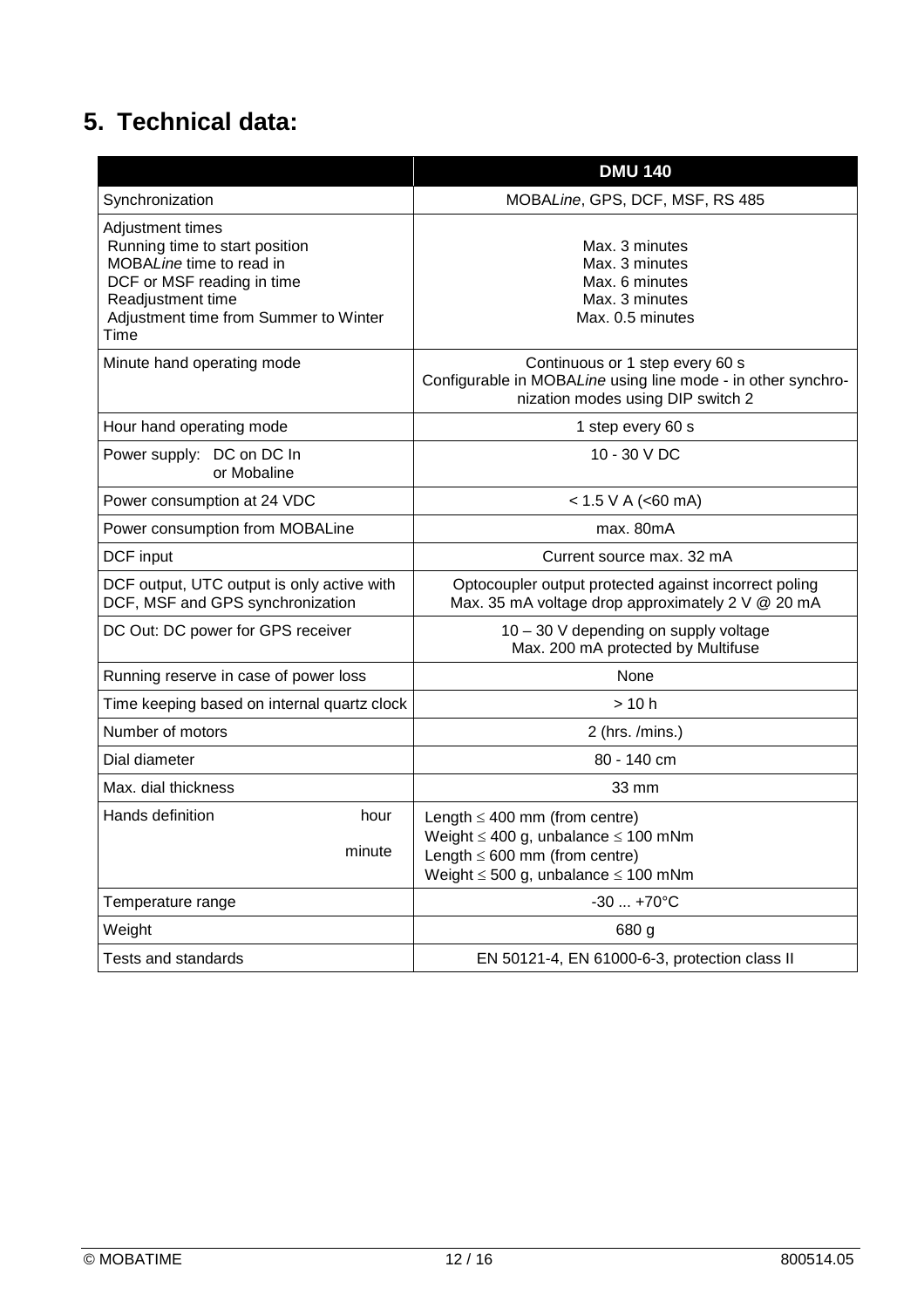### **5.1 Plug wiring**

#### **5.1.1 RS-485**





#### **5.1.2 DCF In/Out**





Technical data subject to change without notice.